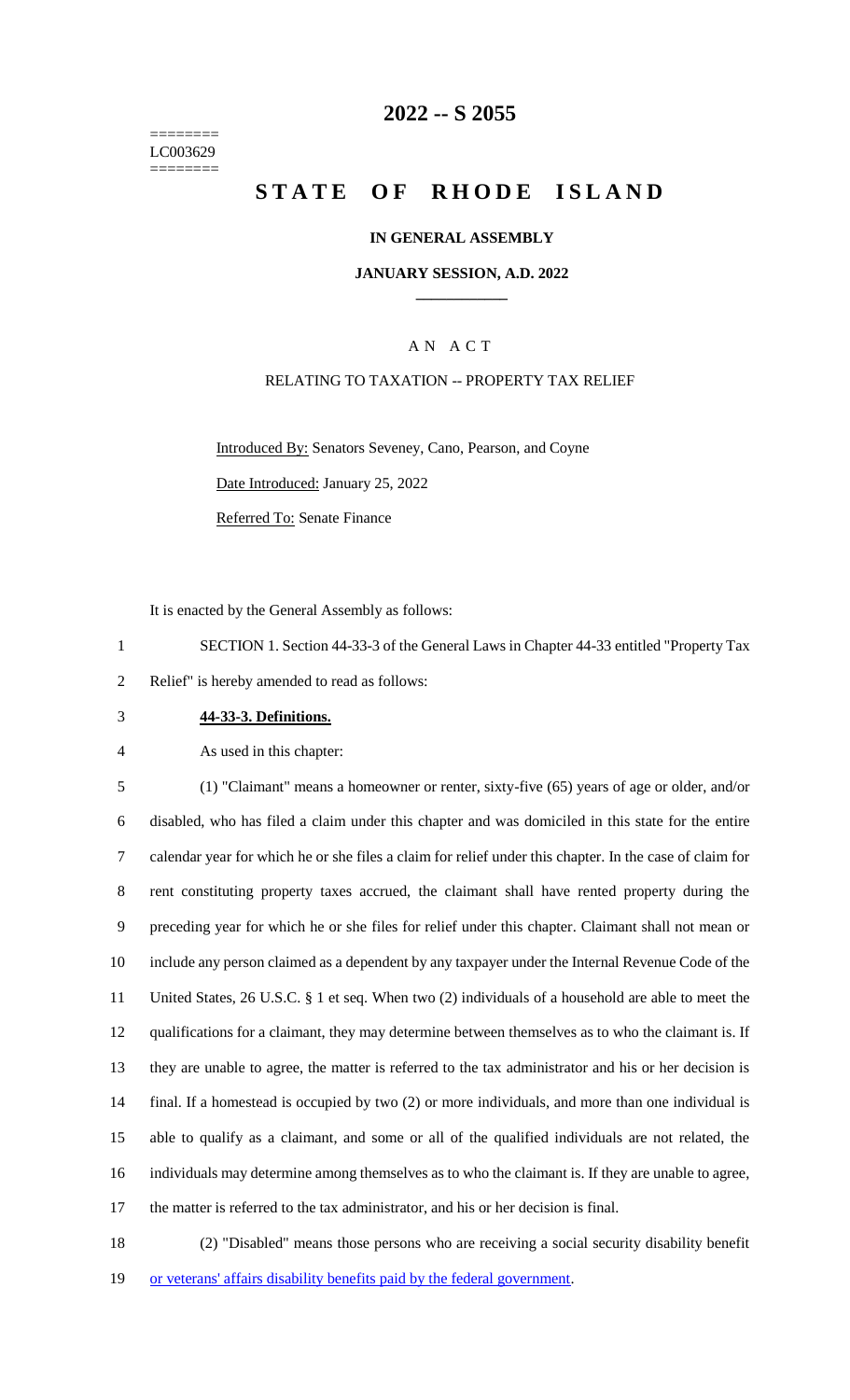(3) "Gross rent" means rental paid in cash or its equivalent solely for the right of occupancy of a homestead, exclusive of charges for any utilities, services, furniture, furnishings, or personal property appliances furnished by the landlord as a part of the rental agreement. If the landlord and tenant have not dealt with each other at arm's length, and the tax administrator is satisfied that the gross rent charged was excessive, he or she may adjust the gross rent to a reasonable amount for purposes of this chapter. "Gross rent" includes the rental of space paid to a landlord for parking of a mobile home, or docking or mooring a houseboat, exclusive of any charges for utilities, services, furniture, furnishings, or personal appliances furnished by the landlord as a part of the rental. Twenty percent (20%) of the annual gross rental plus the space rental fees paid during the year are the annual "property taxes accrued."

 (4) "Homestead" means the dwelling, whether owned or rented, and so much of the land surrounding it, not exceeding one acre, as is reasonably necessary for use of the dwelling as a home, and may consist of a part of the multi-dwelling or multi-purpose building and a part of the land upon which it is built ("owned" includes a vendee in possession under a land contract and one or more joint tenants or tenants in common). It does not include personal property such as furniture, furnishings, or appliances, but a mobile home or a houseboat may be a homestead.

 (5) "Household" means one or more persons occupying a dwelling unit and living as a single nonprofit housekeeping unit. "Household" shall not include bona fide lessees, tenants, or roomers, and boarders on contract.

 (6) "Household income" means all income received by all persons of a household in a calendar year while members of the household.

 (7) "Income" means the sum of federal adjusted gross income as defined in the Internal Revenue Code of the United States, 26 U.S.C. § 1 et seq., and all non-taxable income including, but not limited to, the amount of capital gains excluded from adjusted gross income, alimony, support money, non-taxable strike benefits, cash public assistance and relief (not including relief granted under this chapter), the gross amount of any pension or annuity (including Railroad Retirement Act (see 45 U.S.C. § 231 et seq.) benefits, all payments received under the federal Social Security Act, 42 U.S.C. § 301 et seq., state unemployment insurance laws, and veterans' disability pensions (see 38 U.S.C. § 301 et seq.), non-taxable interest received from the federal government or any of its instrumentalities, workers' compensation, and the gross amount of "loss of time" insurance. It shall not include gifts from nongovernmental sources, or surplus foods or other relief in kind supplied by a public or private agency. For the purpose of this chapter, the calculation of "income" shall not include any deductions for rental losses, business losses, capital losses, exclusion for foreign income, and any losses received from pass-through entities.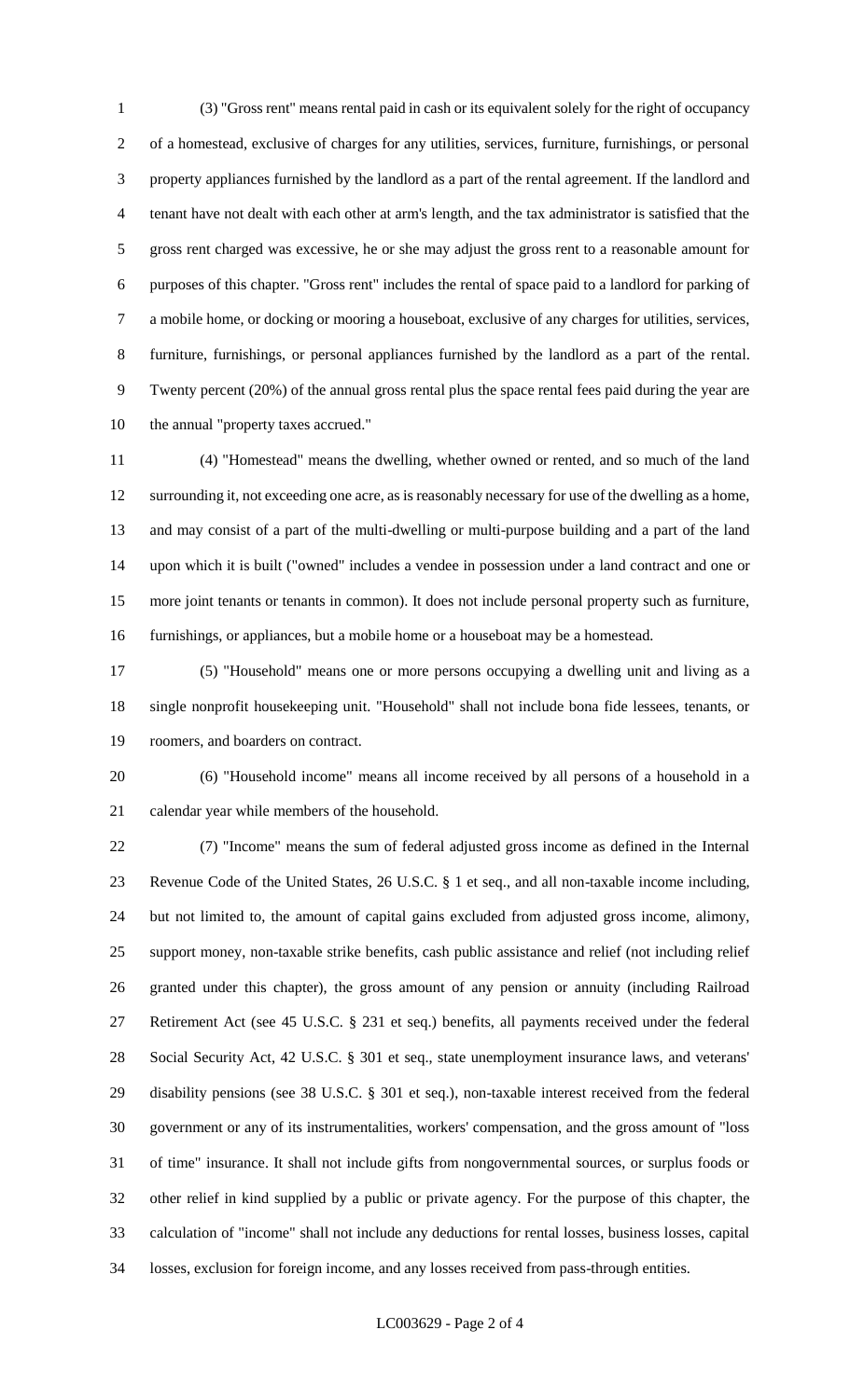(8) "Property taxes accrued" means property taxes (exclusive of special assessments, delinquent interest, and charges for service) levied on a claimant's homestead in this state in 1977 or any calendar year thereafter. If a homestead is owned by two (2) or more persons or entities as joint tenants or tenants in common, and one or more persons or entities are not a member of claimant's household, "property taxes accrued" is that part of property taxes levied on the homestead which reflects the ownership percentage of the claimant and his or her household. For purposes of this subdivision, property taxes are "levied" when the tax roll is certified by the city or town assessor. When a homestead is sold during the calendar year of the levy, the "property taxes accrued" for the seller and buyer is the amount of the tax levy prorated to each in the closing agreement pertaining to the sale of the homestead or, if not provided for in the closing agreement, the tax levy is prorated between seller and buyer based upon the delivery date of the deed of conveyance. When a household owns and occupies two (2) or more homesteads in the same calendar year, "property taxes accrued" is the sum of the prorated taxes attributable to the household for each of the homesteads. If the household owns and occupies the homestead for the part of the calendar year and rents a household for part of the calendar year, it may include both the proration of taxes on the homestead owned and "rent constituting property taxes accrued" with respect to the months the homestead is rented, in computing the amount of the claim. All prorations are made on the basis of the gross tax levy after all exemptions. If a homestead is an integral part of a larger unit such as a farm, or a multi-purpose or multi-dwelling building, property taxes accrued is that percentage of the total property taxes accrued as the value of the homestead is of the total value. For the purposes of this subdivision, "unit" refers to the parcel of property covered by a single tax statement of which the homestead is a part.

 (9) "Rent constituting property taxes accrued" means twenty percent (20%) of the gross rent actually paid in cash or its equivalent in any calendar year by a claimant and his or her household solely for the right of occupancy of their Rhode Island homestead in the calendar year, and which rent constitutes the basis, in the succeeding calendar year, of a claim for relief under this chapter by the claimant, but shall not include any part of the rent paid for occupancy of premises which are legally exempt from the payment of property taxes.

SECTION 2. This act shall take effect upon passage.

#### ======== LC003629 ========